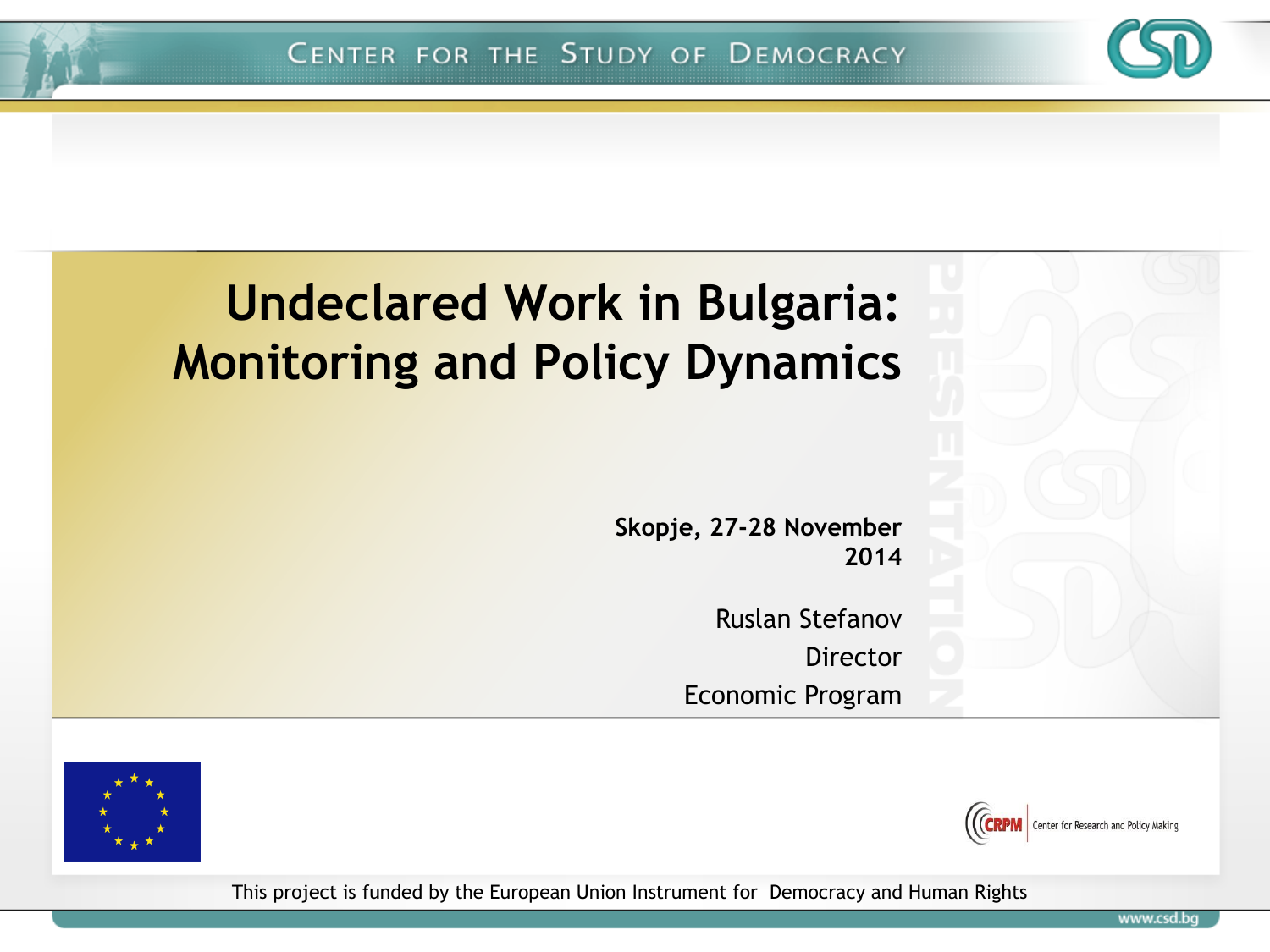

### **Forms of Undeclared Work**

- Work without contract (main job) declining varies between 6% in 2003 to 4% in 2013
- Work without contract (second job) steep decrease from 77,4% in 2003 to 32,2% of dependent employees in 2013
- Under-declared employment (envelope wages) on the rise 10% in 2003 and 13,8% in 2013
- Under-reporting by employers more serious than non-reporting by self-employed or households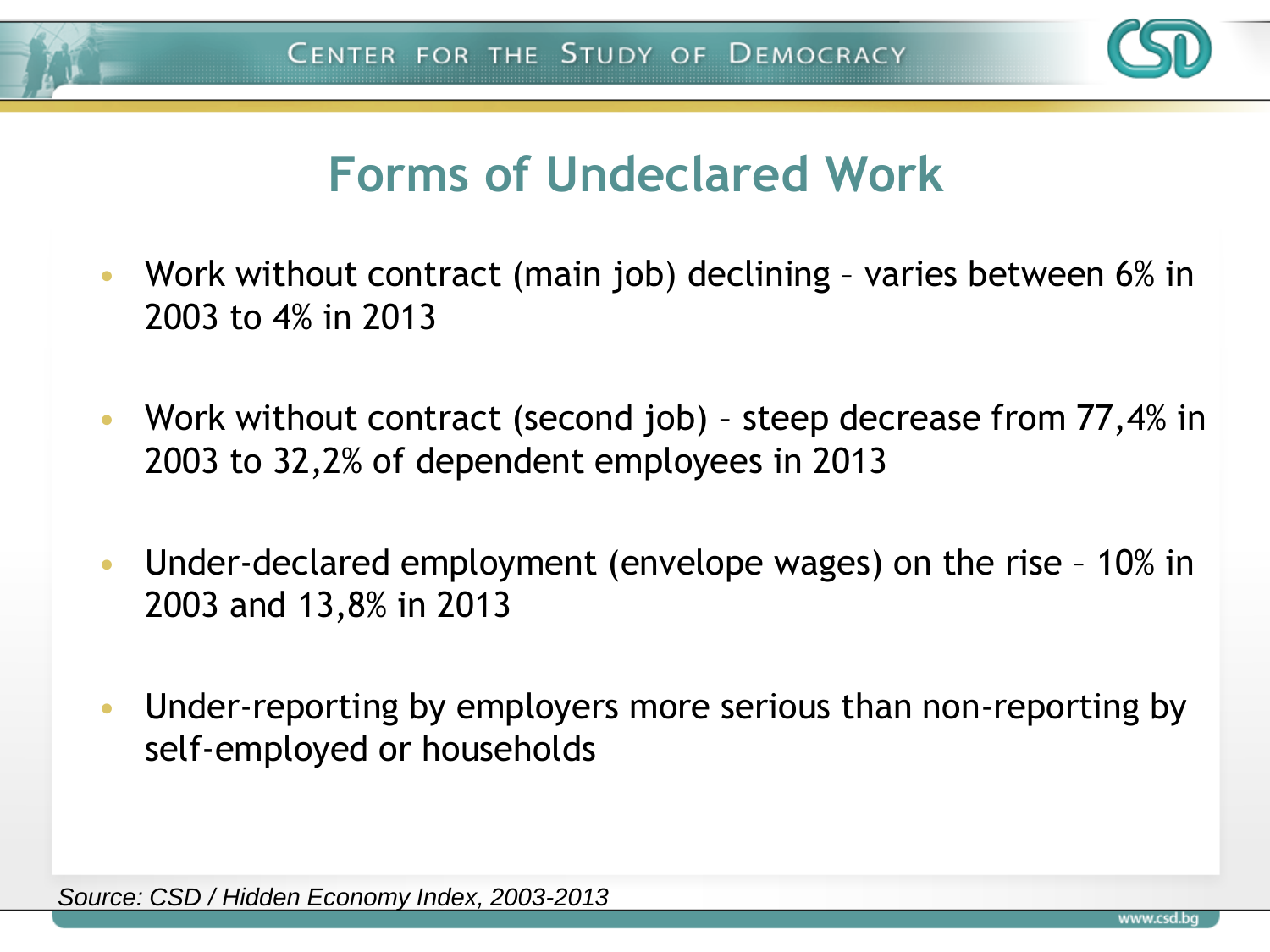

### **Sectorial, Business and Socio-Economic Variations**

#### **Vulnerable sectors / productive activities**

- Construction, real estate sales
- Tourism, hotels and restaurants
- Wholesale trade and retail (food, garments, textiles)
- Agriculture, food processing
- Services (repairs, advertising, accounting, hydroisolation, funerals, taxis, security...)
- Food commodities trade (grain, sugar, etc)
- Production and distribution of excise goods (cigarettes, fuels, alcohol)

**Vulnerable business types**

- Small and medium-size enterprises
- Domestic firms
- Micro-firms and sole traders
- Start-ups
- Firms in small/medium towns and in rural areas

#### **Vulnerable population groups**

- Long-term / temporary unemployed / discouraged
- Low-qualified, low earners, manual workers
- Self-employed
- Young people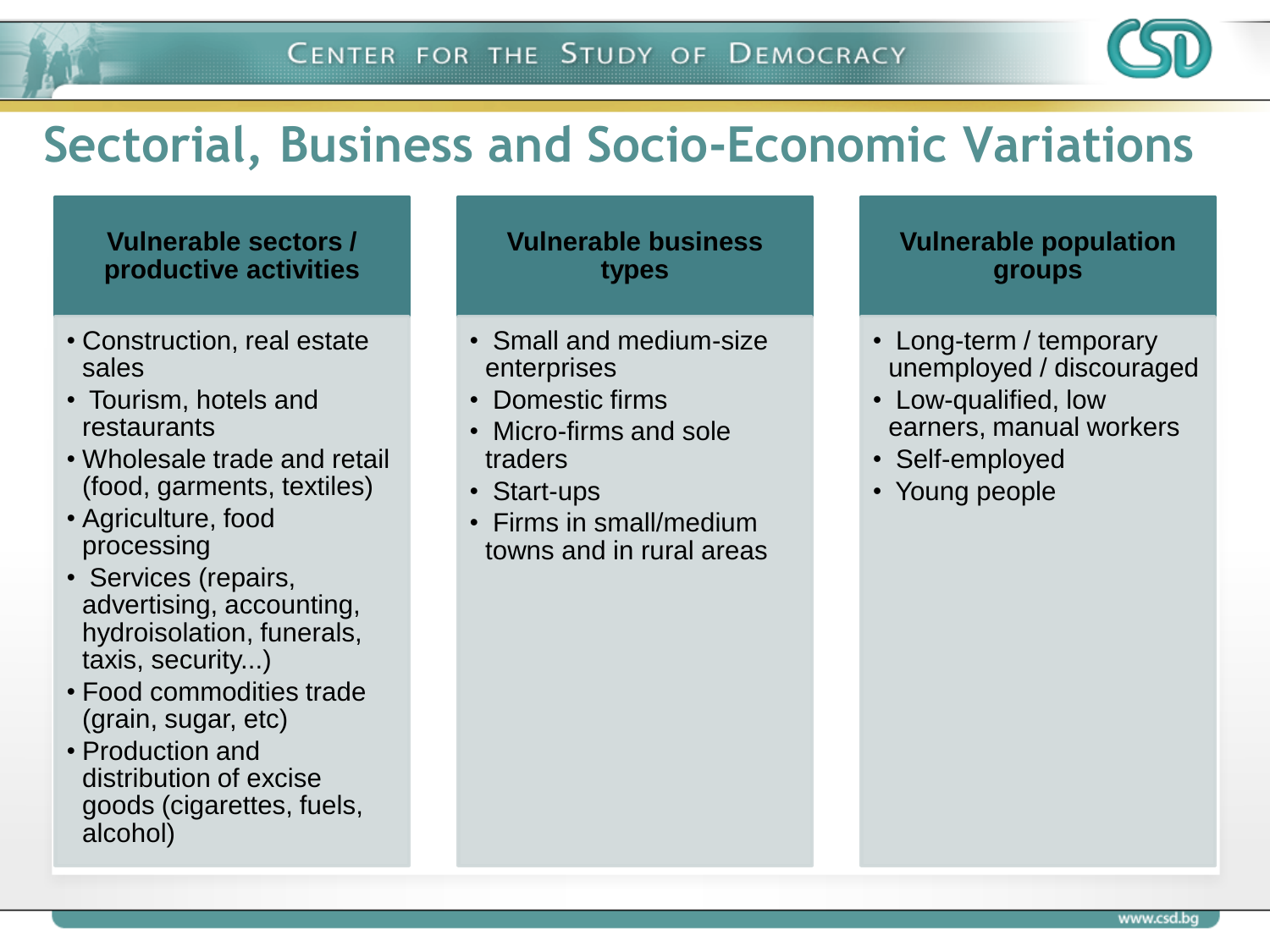

### **Drivers of undeclared work**

#### **Structural drivers**

- Business regulations
- Structure of taxation
- Welfare system
- Labour market regulations and interventions (minimum wages, insurance thresholds, etc.)

#### **Institutional credibility and social norms**

- Government effectiveness, control of corruption, rule of law
- Procedural fairness and justice
- Tax morale
- Relationship of trust between state institutions and citizens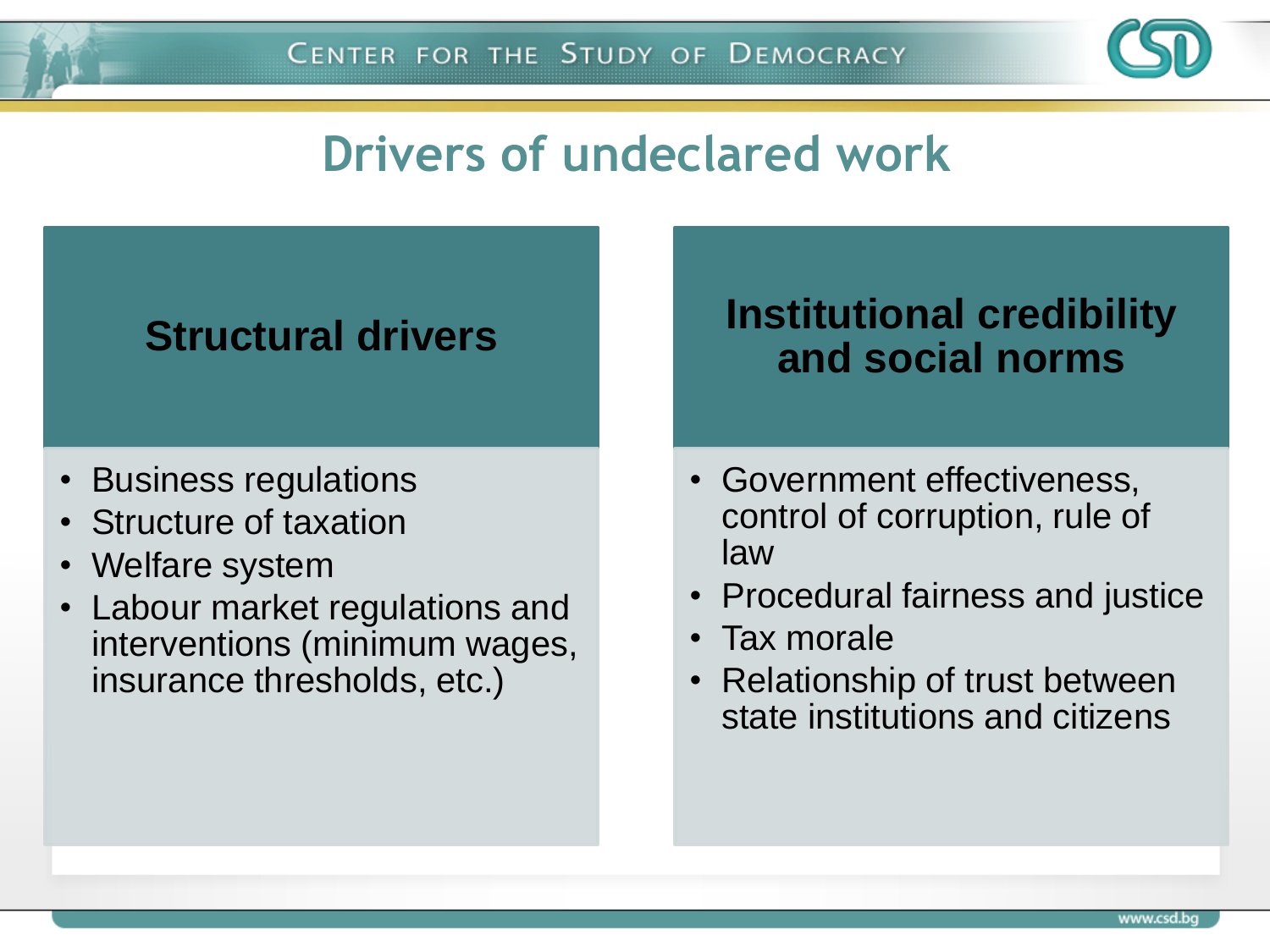

### **Direct Methods for Measuring**

- *Eurobarometer survey* 
	- Supply and demand of undeclared work
- *Hidden Economy Index,* CSD (since 2002)
	- Business Hidden Economy Index
	- Population Unreported Economic Activity Index
- *White Economy Index*, Bulgarian Industrial Capital Association (since 2010)
	- Population survey
	- Business survey
	- Sectorial audits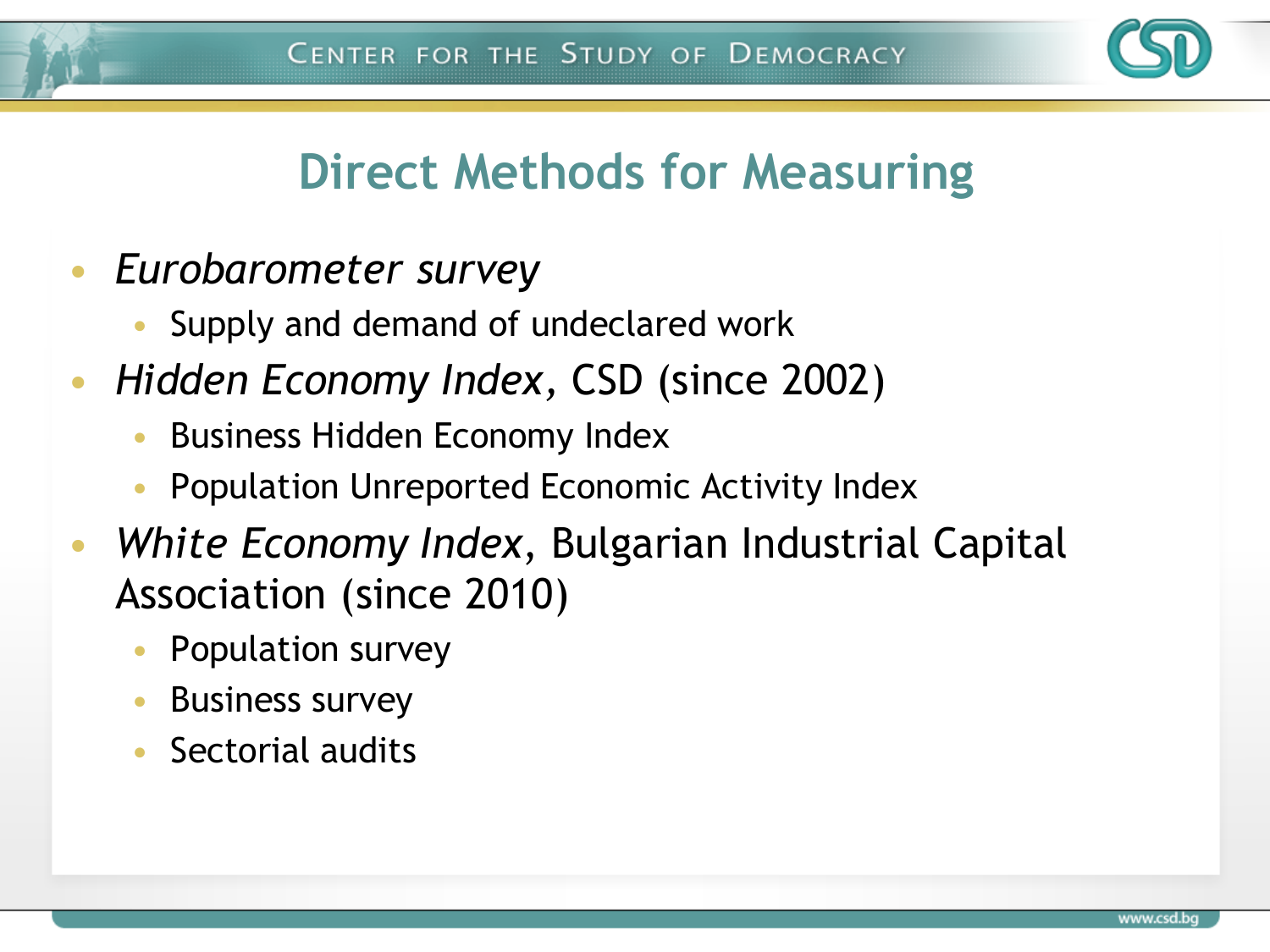

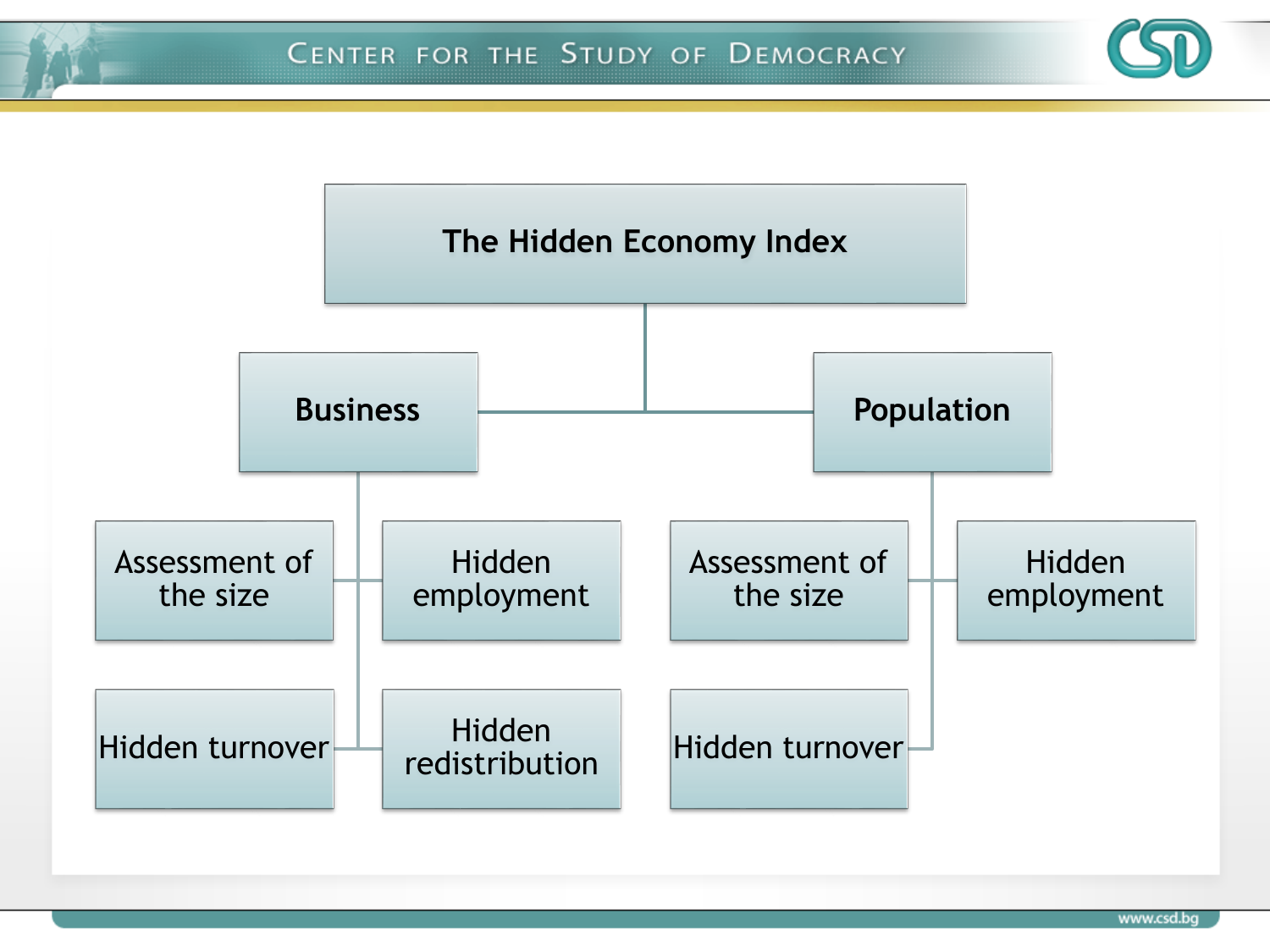

### **Indirect Methods for Measuring**

| <b>Measurement method</b>                                                  | <b>Period covered</b> | <b>Estimated size</b><br>of the<br>undeclared<br>sector as % of<br><b>GDP</b> |
|----------------------------------------------------------------------------|-----------------------|-------------------------------------------------------------------------------|
| DYMIMIC (Schneider 2013)                                                   | 2013<br>1999 - 2007   | 31.2%<br>35.3%                                                                |
| Two-sector dynamic general equilibrium model (Elgin<br>and Öztunali, 2012) | 2000-2008             | $35.5\% - 31.9\%$                                                             |
| <b>Electricity consumption</b><br>(Ministry of Finance, 2010)              | 2000-2009             | 20%                                                                           |
| Monetary method (corrected)<br>(Ahumada et al, 2009)                       | 1998-2007             | 15%                                                                           |
| Currency circulation method<br>(Nenovski and Hristov, 2000)                | 1999                  | 26.8%                                                                         |
| Electricity consumption (Kyle et al, 2001)                                 | 1989 - 1998           | $25\% - 37\%$                                                                 |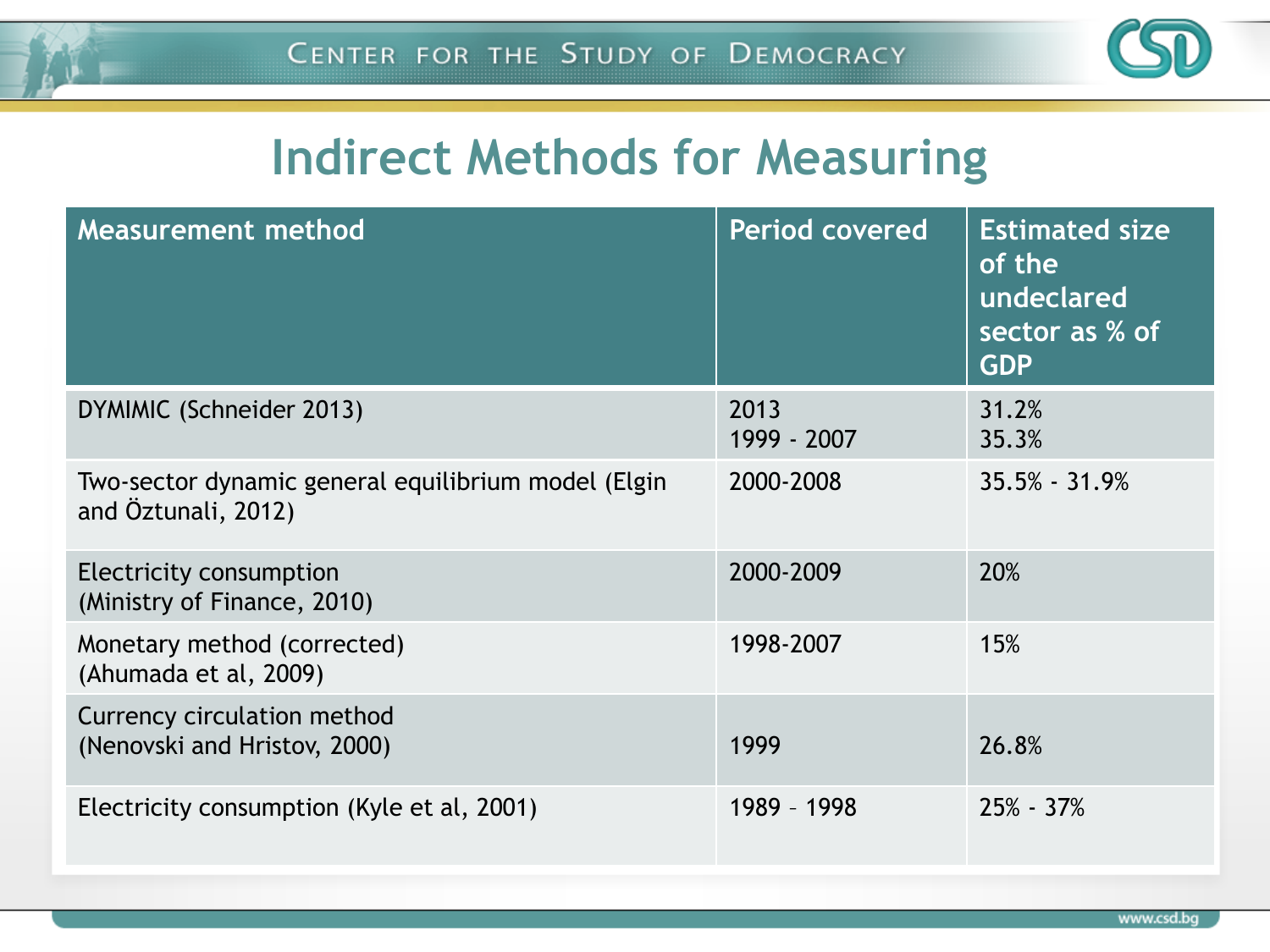

### **Extent of Undeclared Work**



*Source: Schneider, 2013 (MIMIC method)*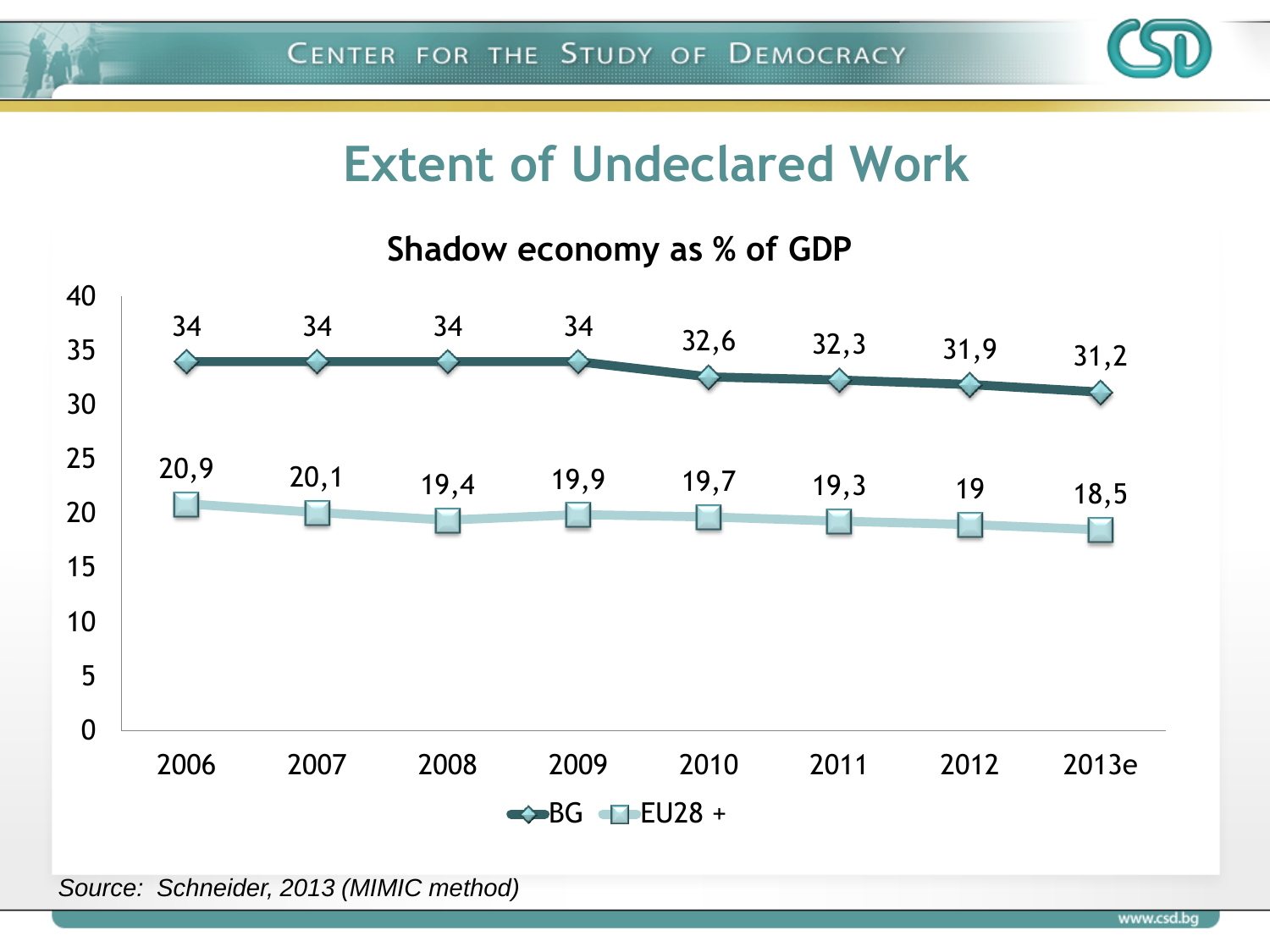

## **Employers' Estimates of the Informal Economy Share in Bulgaria**



*Source: BICA, First Monitoring Report on Informal Economy and Progress in Prevention*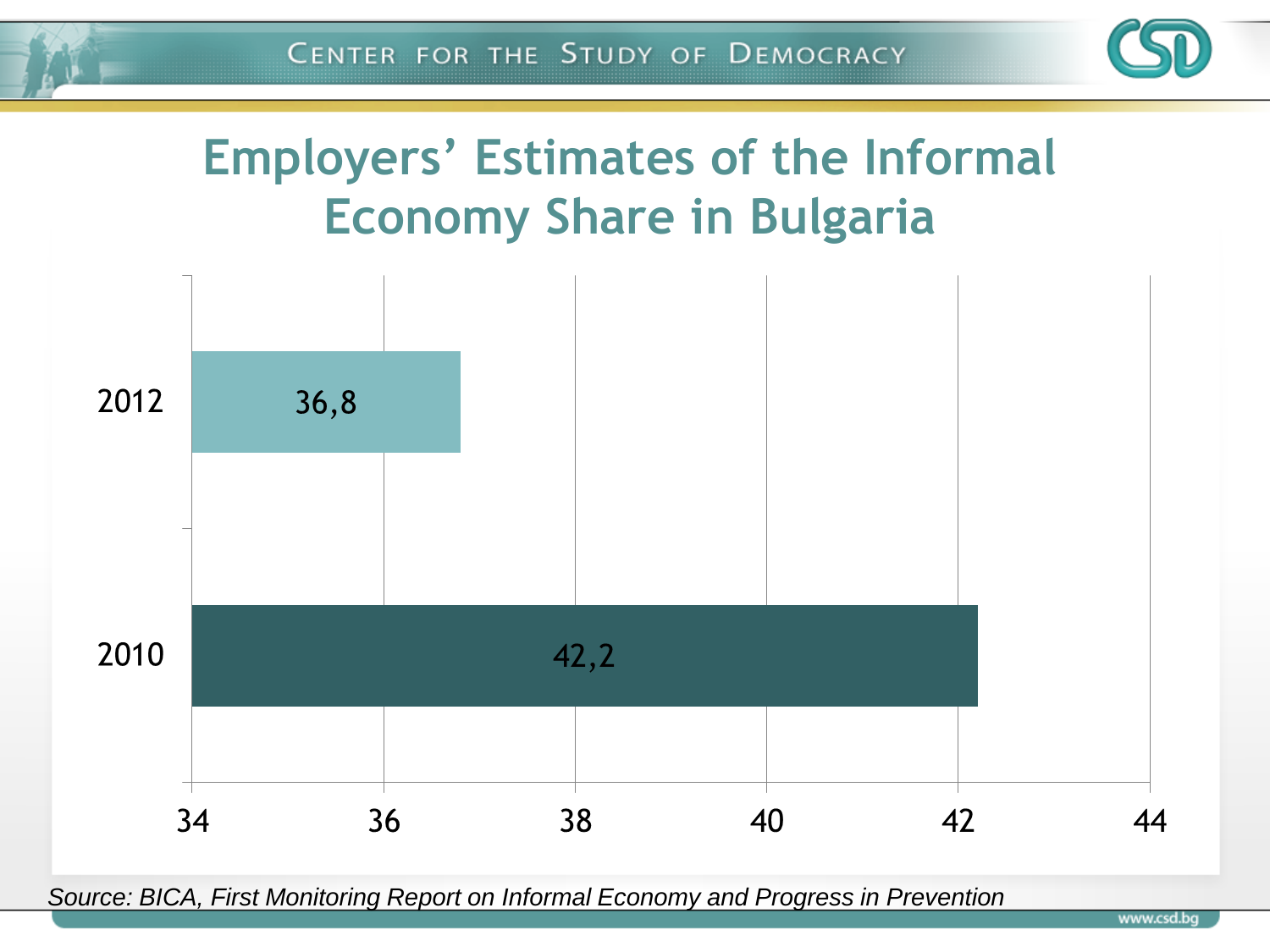

### **Unreported Economic Activity of the Population**



*Source: CSD, Hidden Economy Survey on the Population*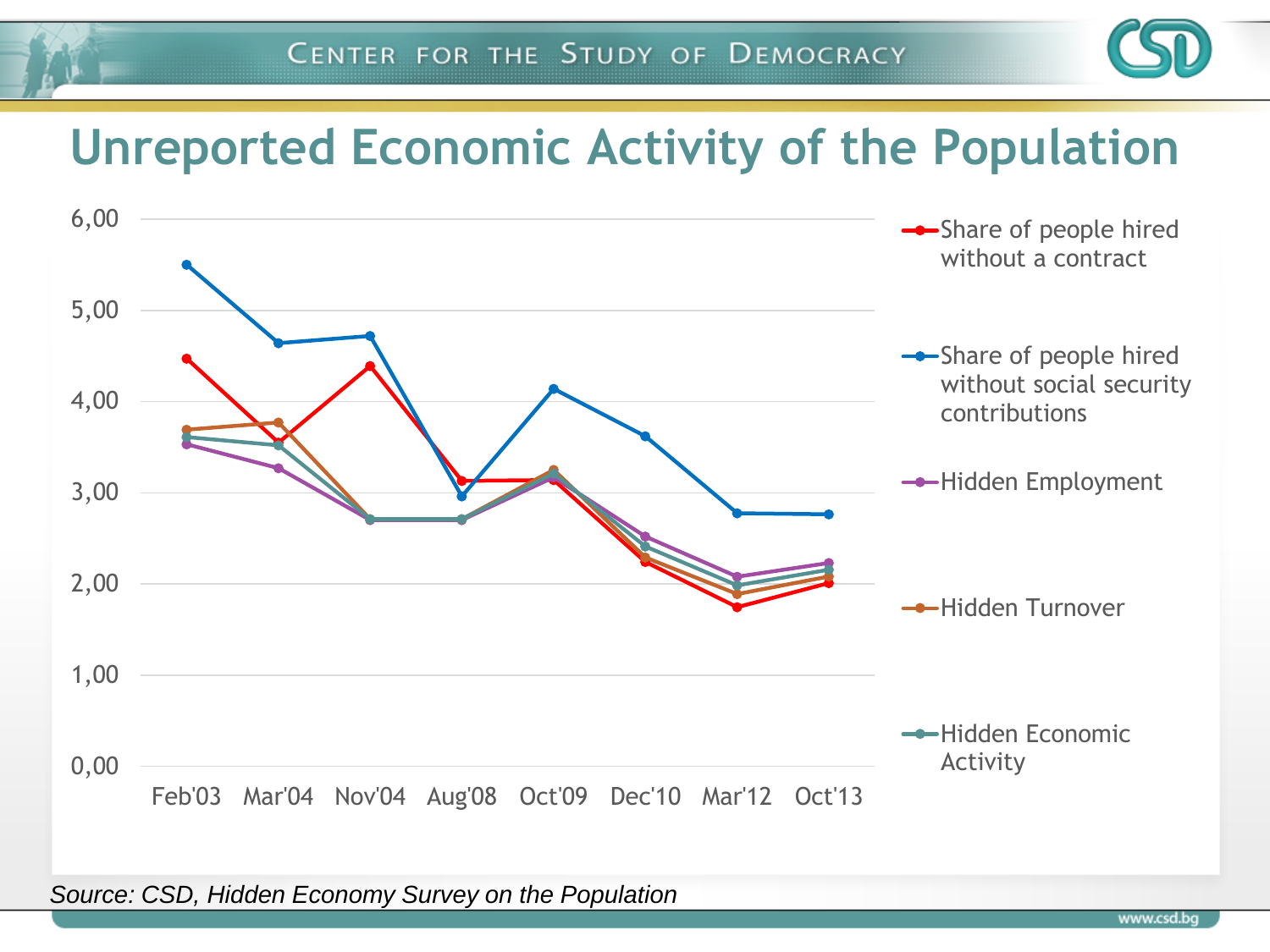

### **Main Economic Trends**

 Main positive competitiveness boosting factors are **Bulgaria's fiscal stability and the low labor and productivity costs**

 Main concerns are related to **the deep structural problems of the Bulgarian labor market, corrupt management practices and weak institutional framework in the country**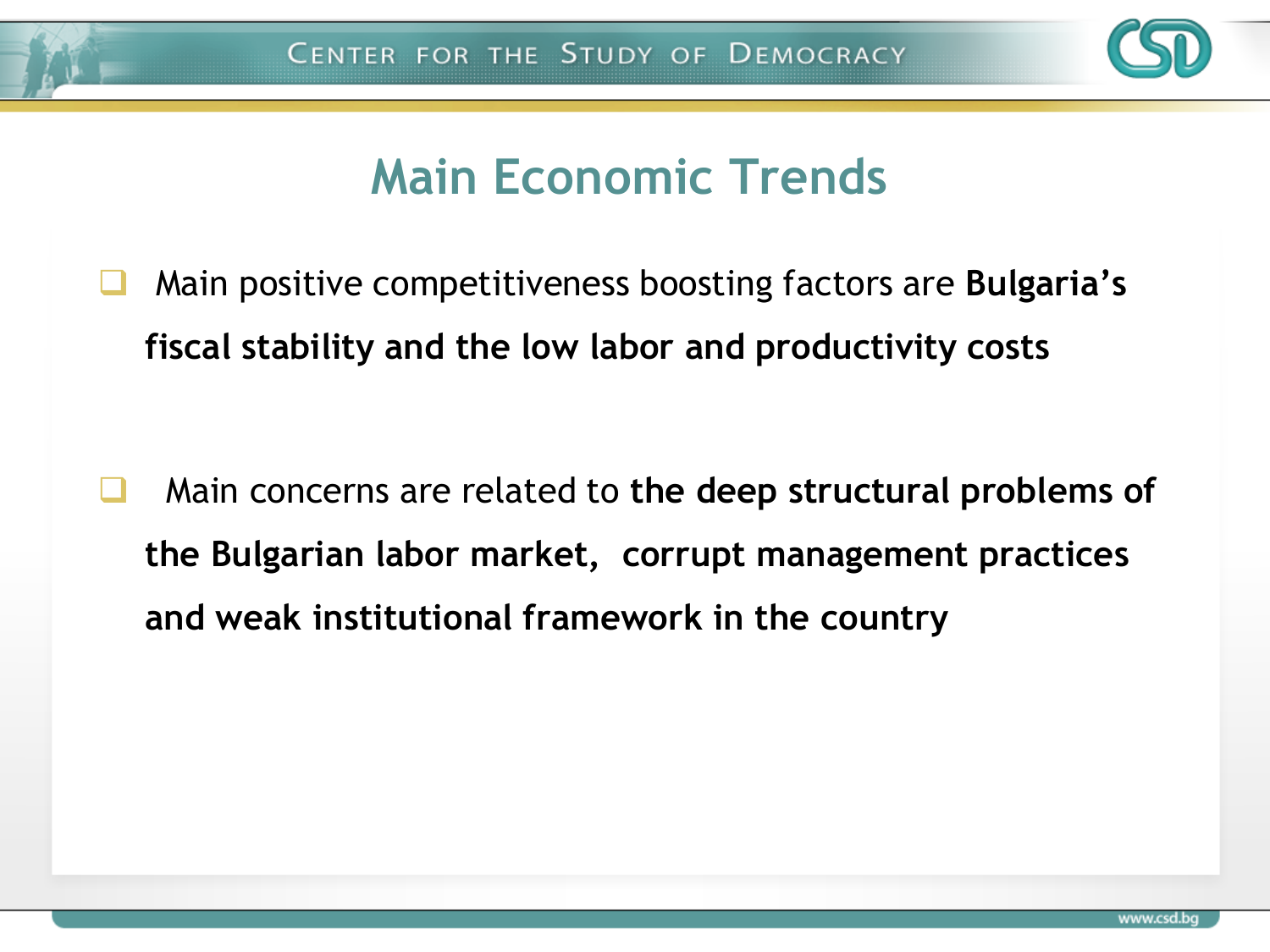

## **Long Term vs. Overall Unemployment for 2010 – 2014 (Q1 & Q2)**



*Source: National Statistical Institute*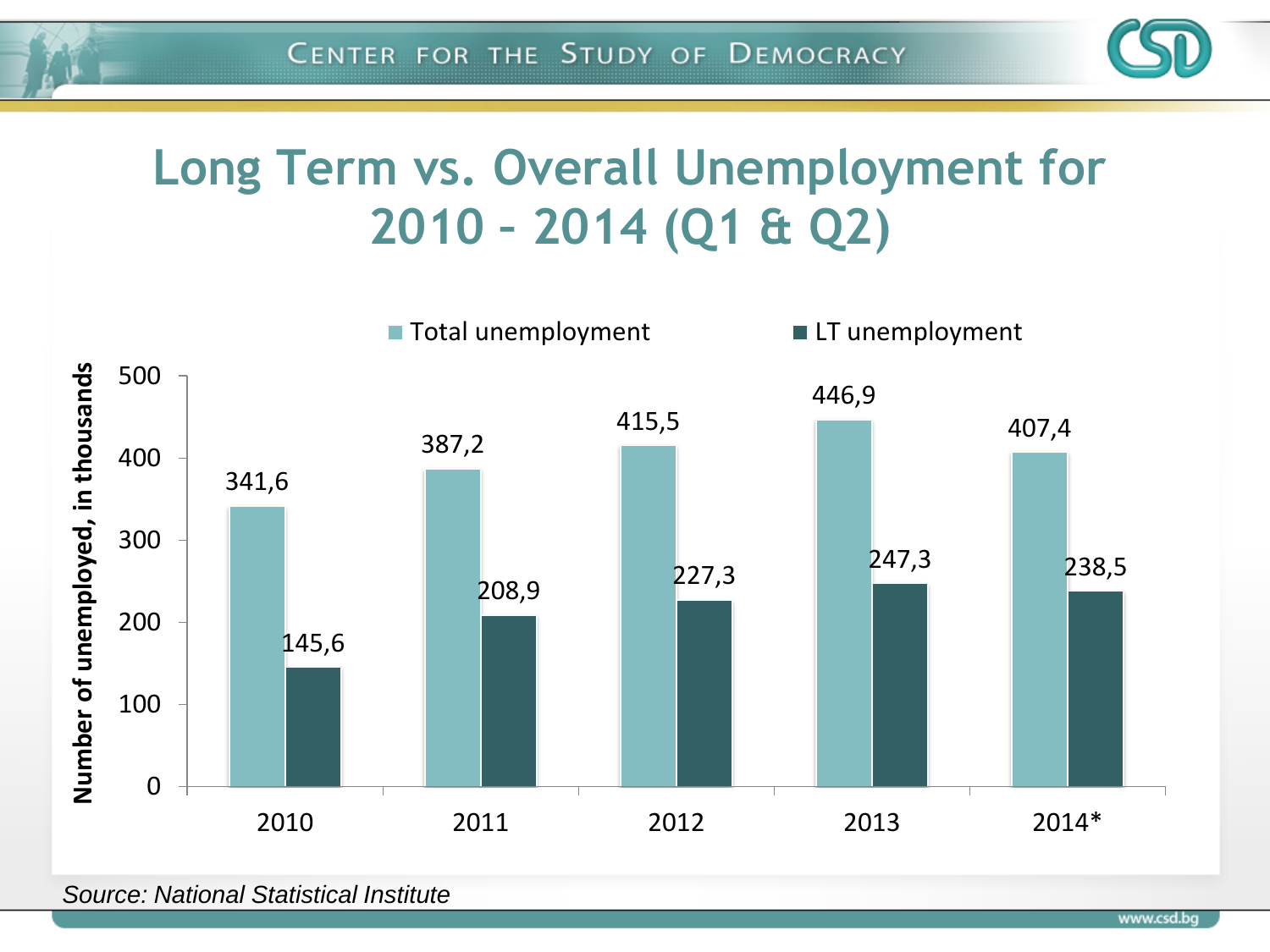

## **Youth Unemployment Overview for 2010 – 2014 (Q1 & Q2)**



■ Youth unemployment

\*preliminary values

*Source: National Statistical Institute Bulgaria*

www.csd.bq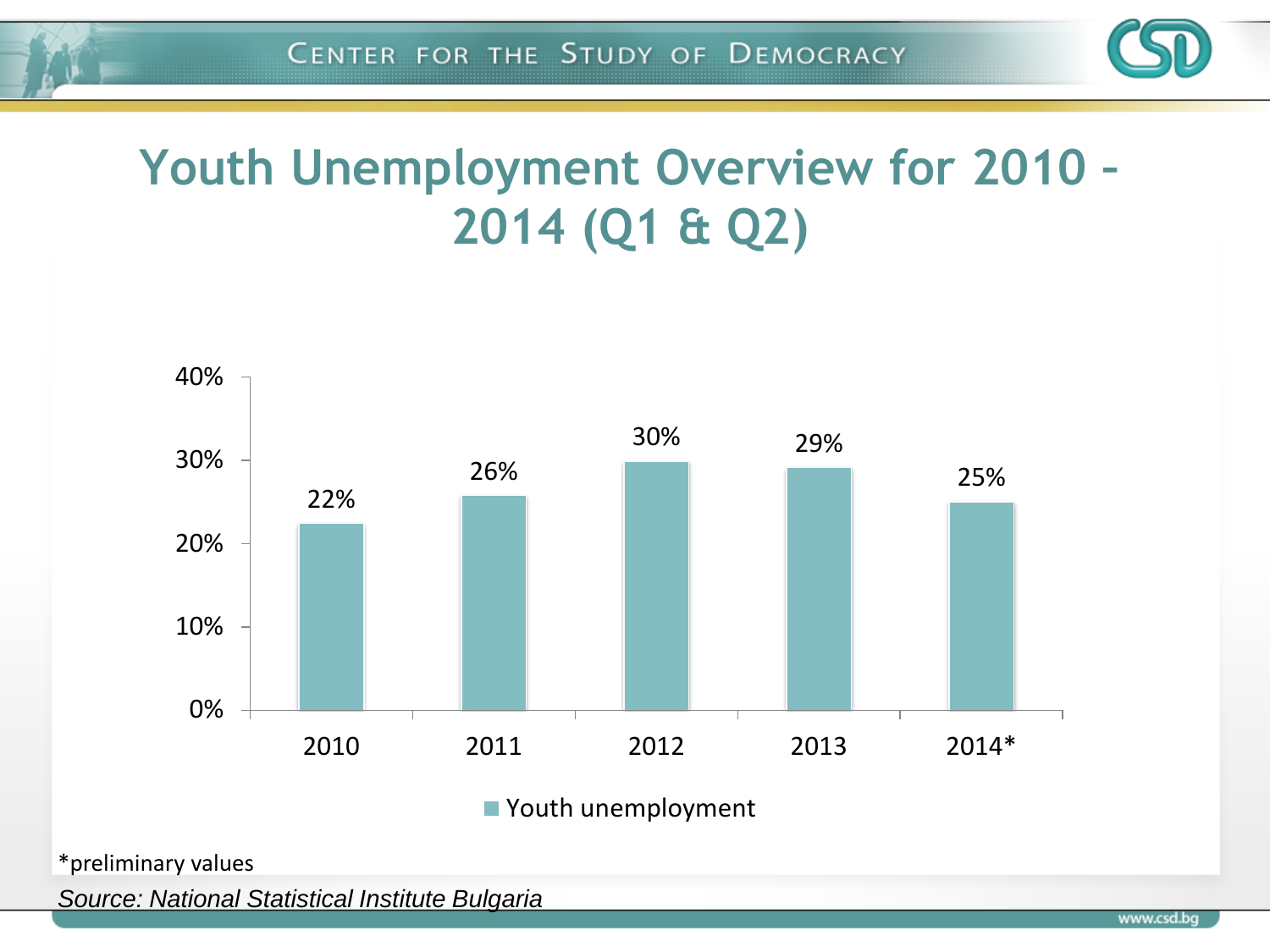

## **Comparison between the Unemployment Rates for 2013 and 2014 according to Educational Level**



*Source: National Statistical Institute*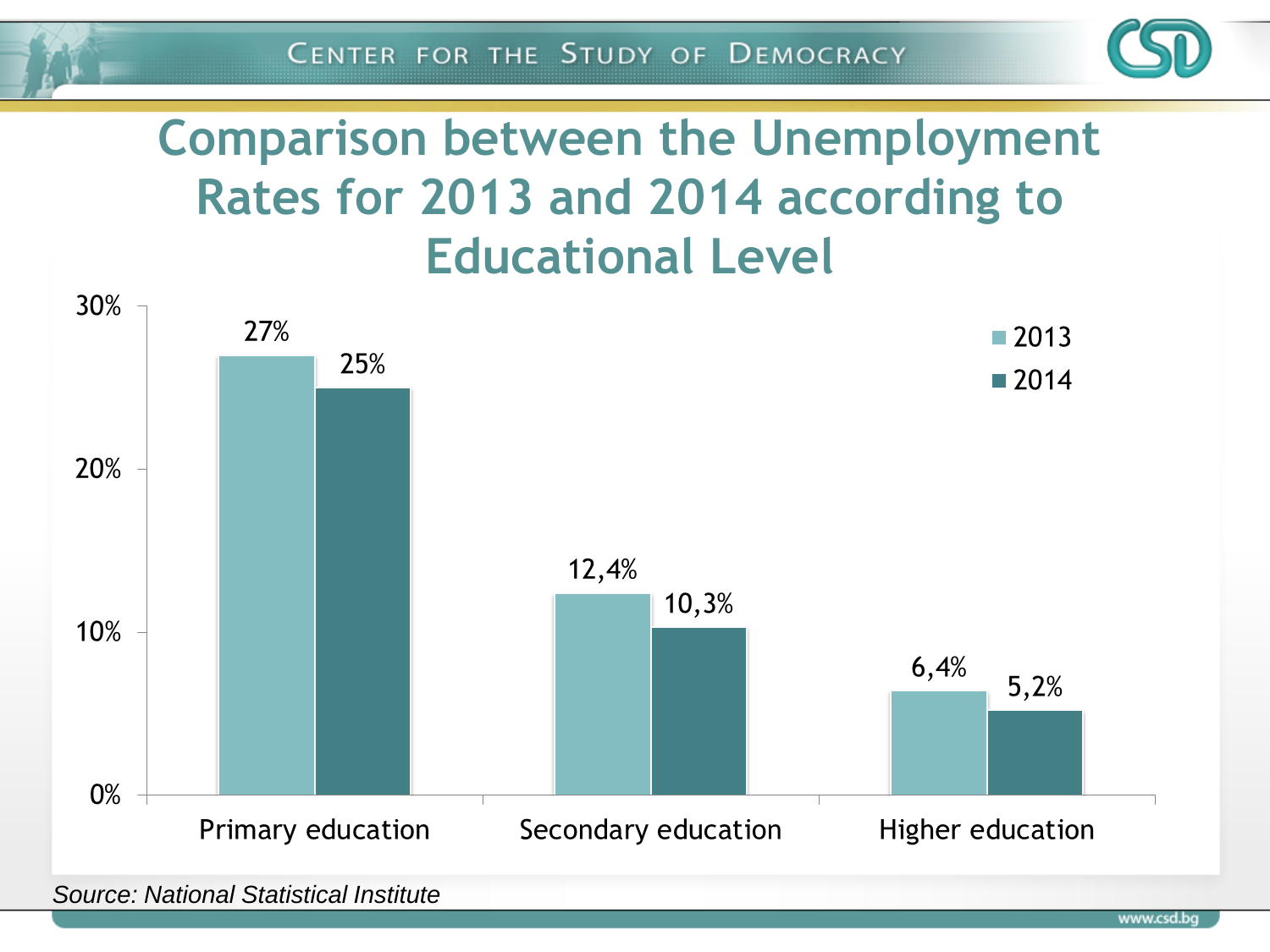

### **Eurobarometer survey 2007 and 2013 – Bulgaria**



*Source: Special Eurobarometer 402, N=1,000 / 1,018*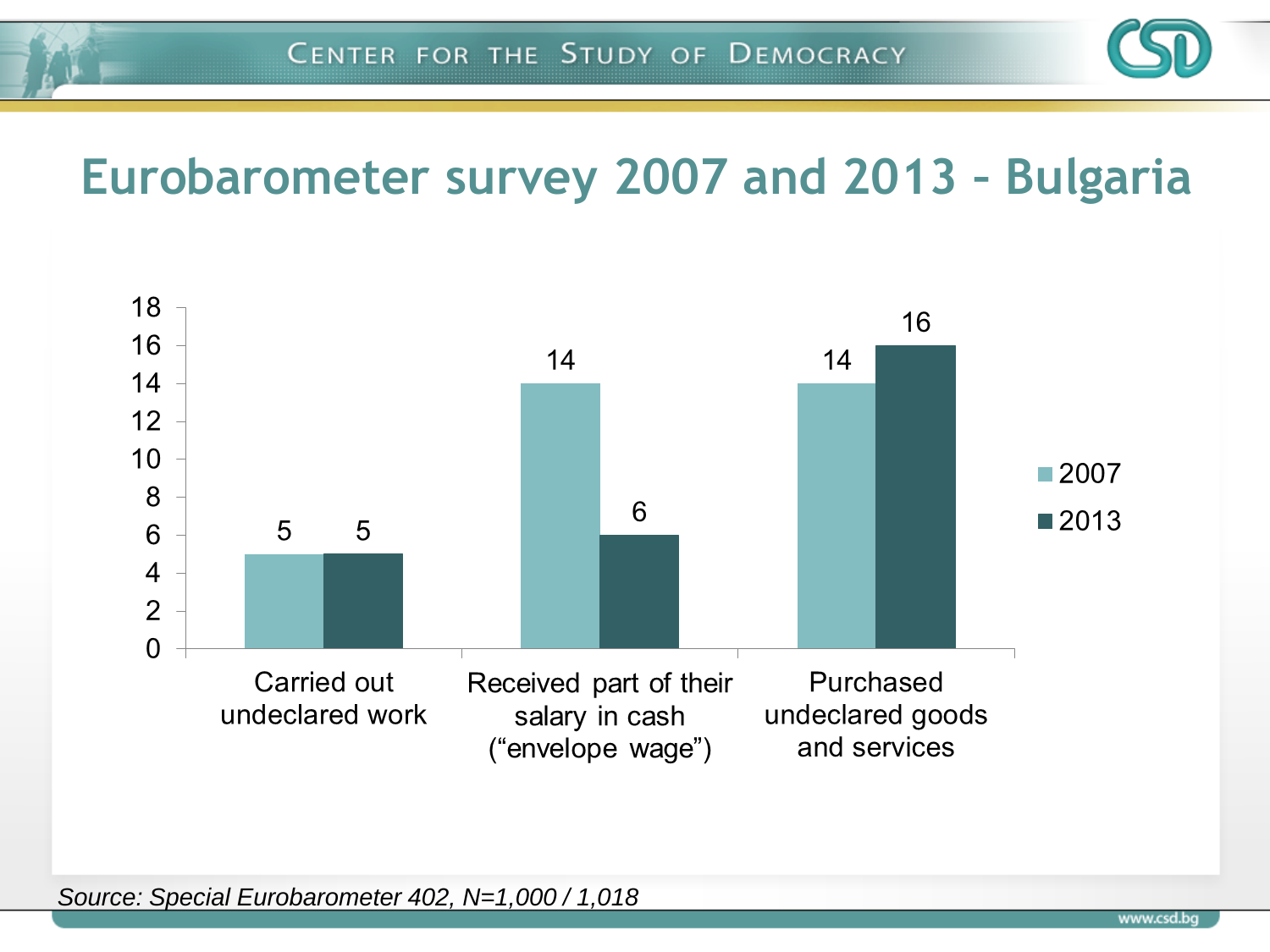

#### **Dynamics of the Indexes "Hired Without Contract" and "Hired Under Contract with Hidden Clauses"**

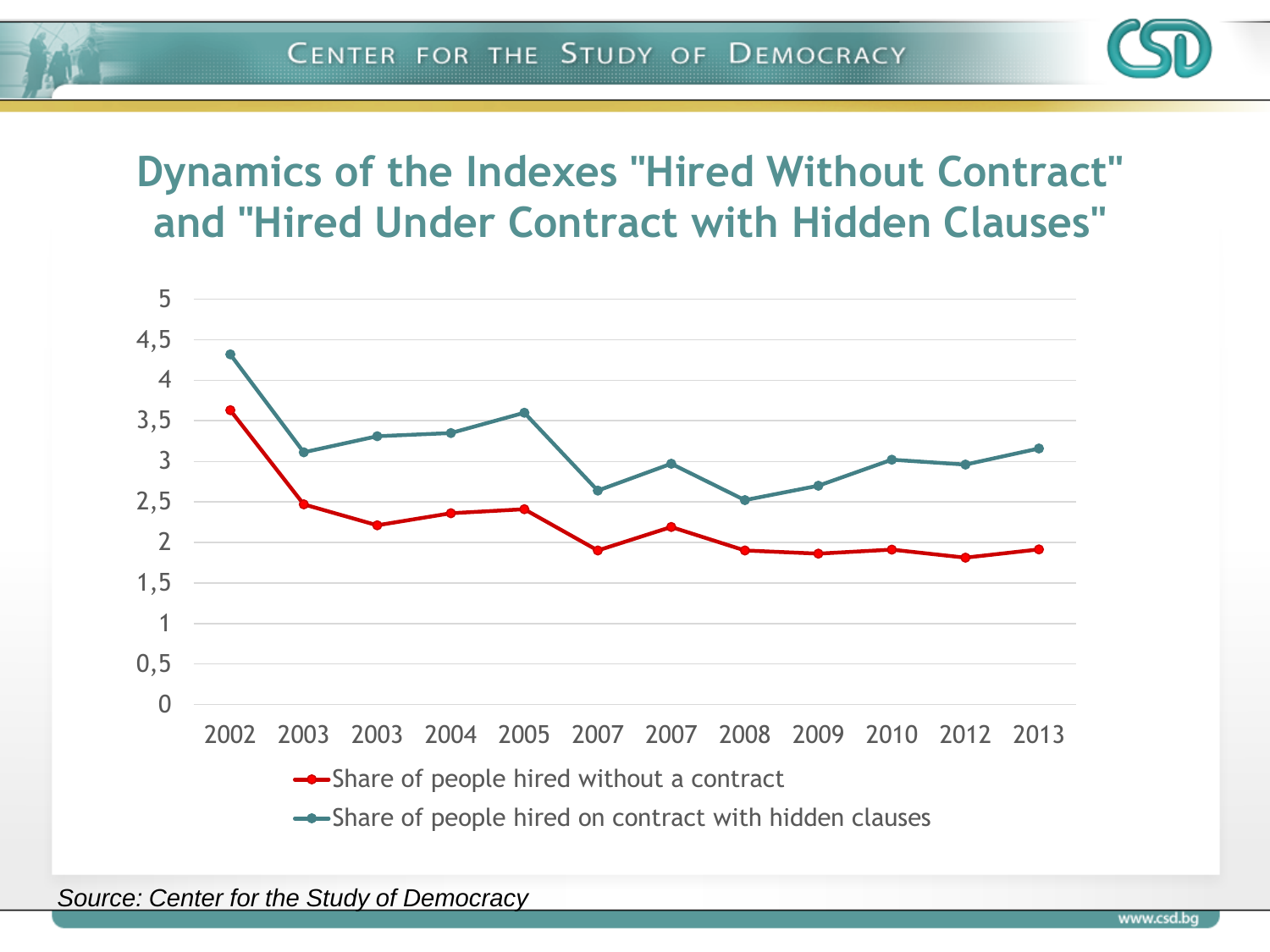

### **Envelope Wages on the Rise: Payment of Renumeration Higher than the Stated in the Contract in the Past Month (Population)**

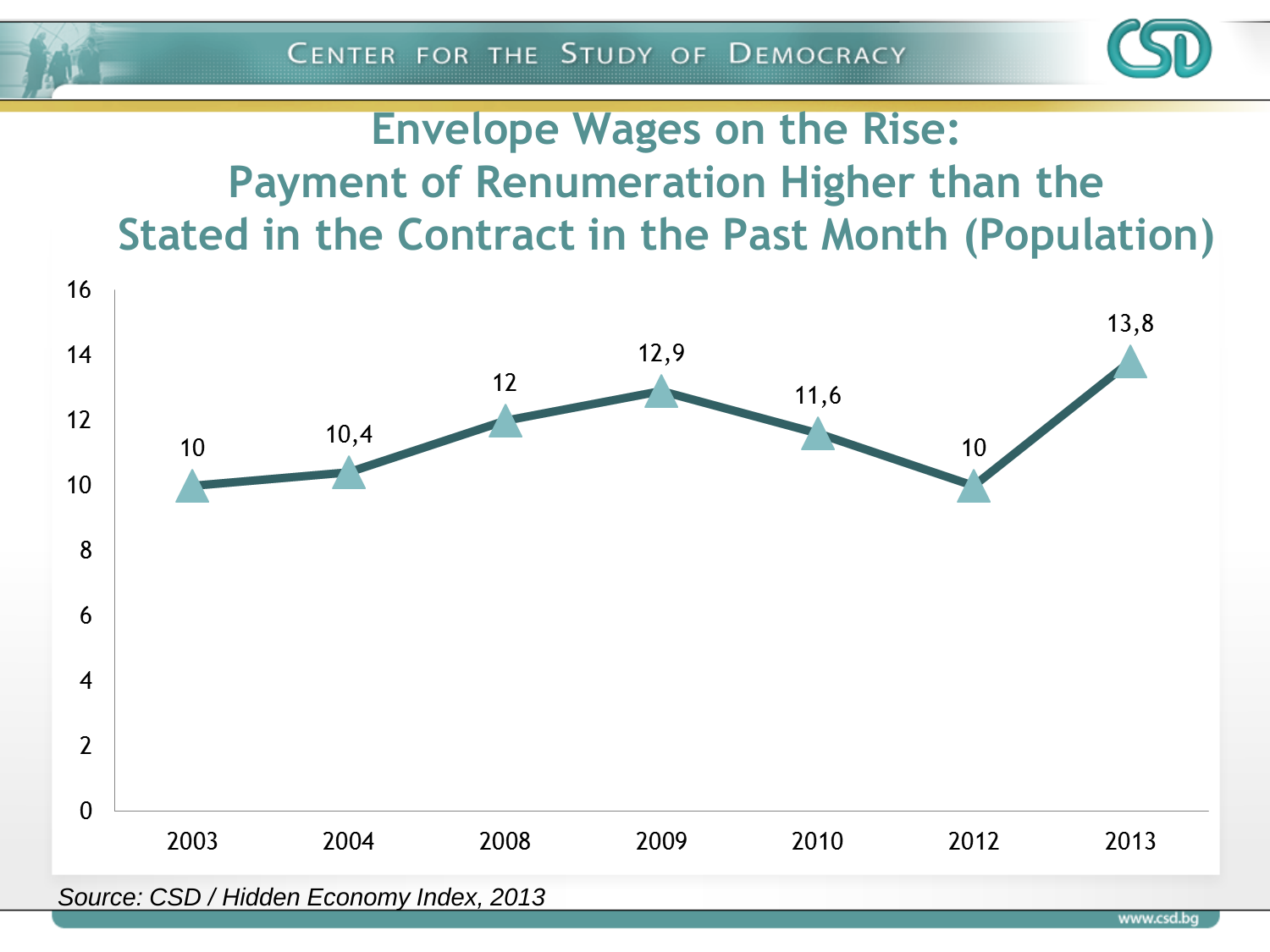

### **Base Amount for Payment of Social Security Contributions under Primary Employment 2003-2013 (%)**

| <b>Type</b>                         | 2003 | 2004 | 2008 | 2009 | 2010 | 2012 | 2013 |
|-------------------------------------|------|------|------|------|------|------|------|
| The minimum social security         |      |      |      |      |      |      |      |
| threshold, although sum of my       | 12,1 | 13,4 | 13,5 | 12,9 | 10,3 | 9,0  | 12,6 |
| renumeration is higher              |      |      |      |      |      |      |      |
| The minimum social security         |      |      |      |      |      |      |      |
| threshold, which is what I am       | 10,3 | 14,3 | 9,5  | 12,6 | 5,9  | 7,0  | 5,2  |
| actually paid                       |      |      |      |      |      |      |      |
| The amount stated in my contract    |      |      |      |      |      |      |      |
| even though the total sum of my     | 6,7  | 8,3  | 15,0 | 15,5 | 8,4  | 13,0 | 15,3 |
| renumeration is higher              |      |      |      |      |      |      |      |
| The amount stated in my contract,   |      |      |      |      |      |      |      |
| which is what I am actually getting | 68,3 | 63,4 | 61,8 | 56,2 | 67,0 | 67,0 | 63,8 |
| paid                                |      |      |      |      |      |      |      |
| Other                               | 2,6  | 0,6  | 0,3  | 2,8  | 1,5  | 4,0  | 3,1  |
| <b>Base</b>                         | 348  | 314  | 378  | 395  | 466  | 420  | 505  |

*Source: Center for the Study of Democracy, survey of the population*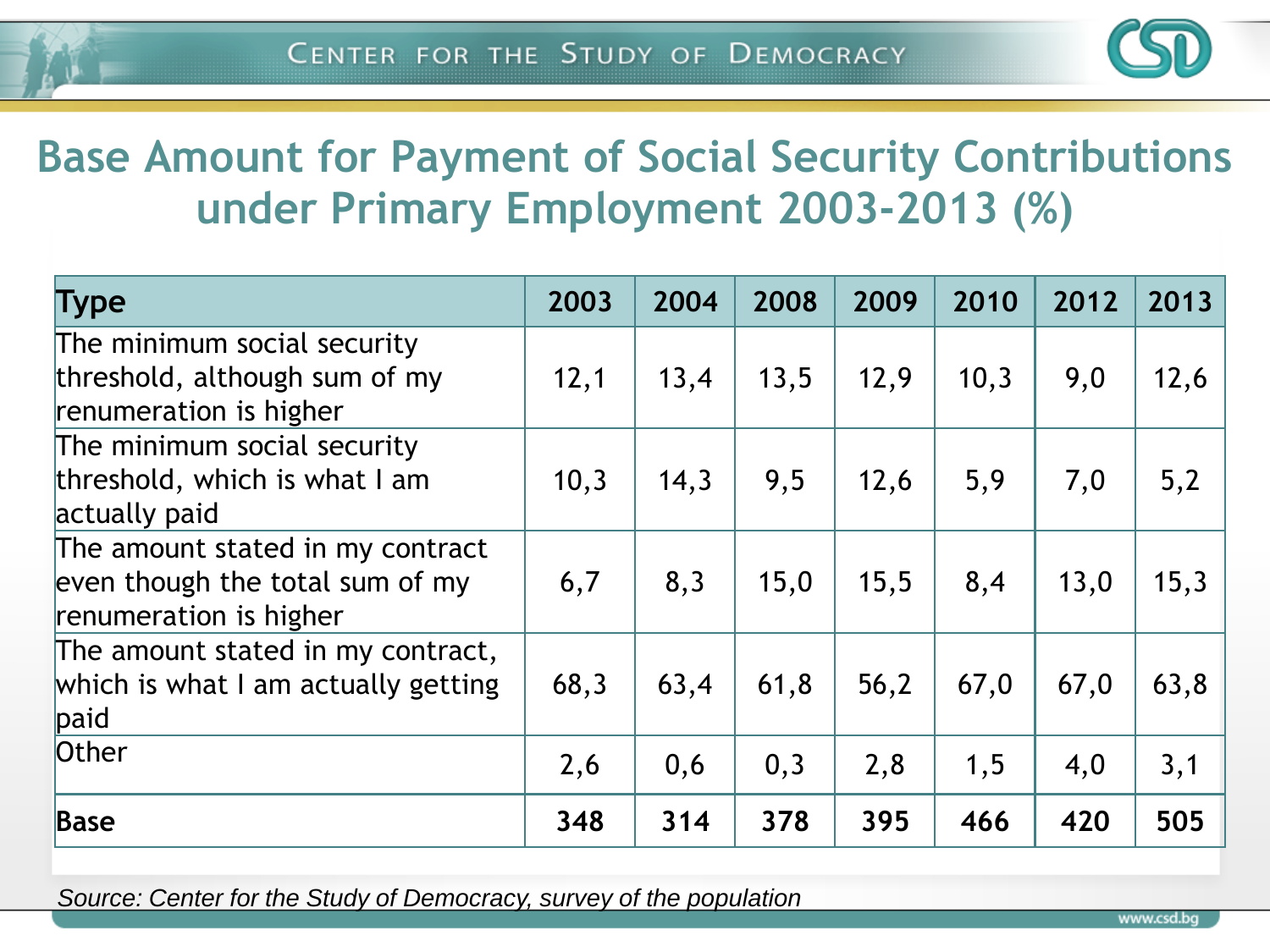

#### **Share of Employed under no Employment Contract under Primary or Secondary Employment 2003-2013 (%)**

|                                                        |      |     |  |                         | 2003   2004   2008   2009   2010   2012   2013 |     |
|--------------------------------------------------------|------|-----|--|-------------------------|------------------------------------------------|-----|
| Without labor contract-<br>primary employment          | 6,0  | 5,9 |  | $5,6$   5,9   3,4   3,0 |                                                | 4,0 |
| <b>Without labor contract-</b><br>secondary employment | 77,4 |     |  |                         | $-59,1$   51,5   51,0   38,1   29,0   32,2     |     |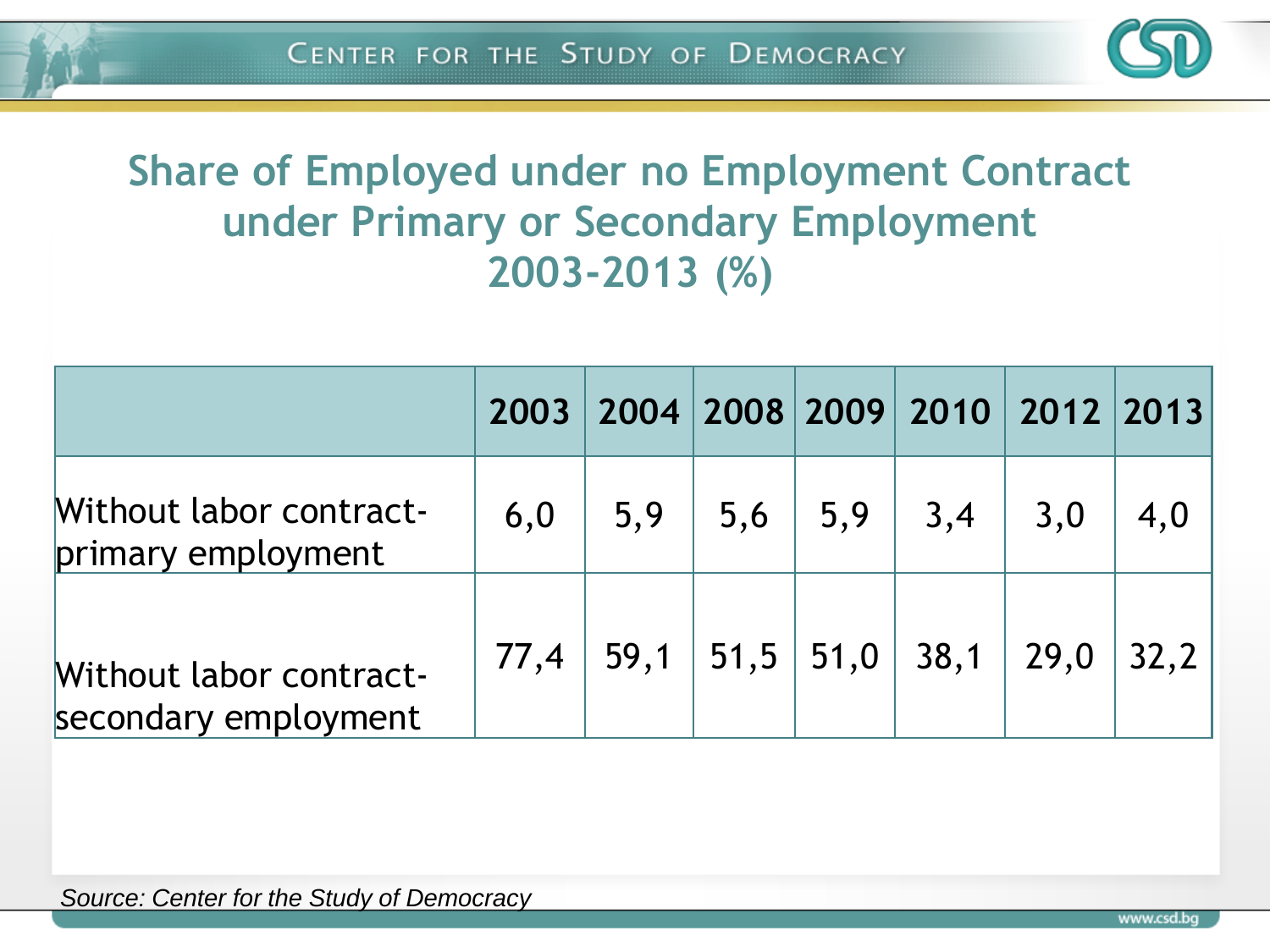

### **BICA employees survey: participation in undeclared work**



www.csd.bq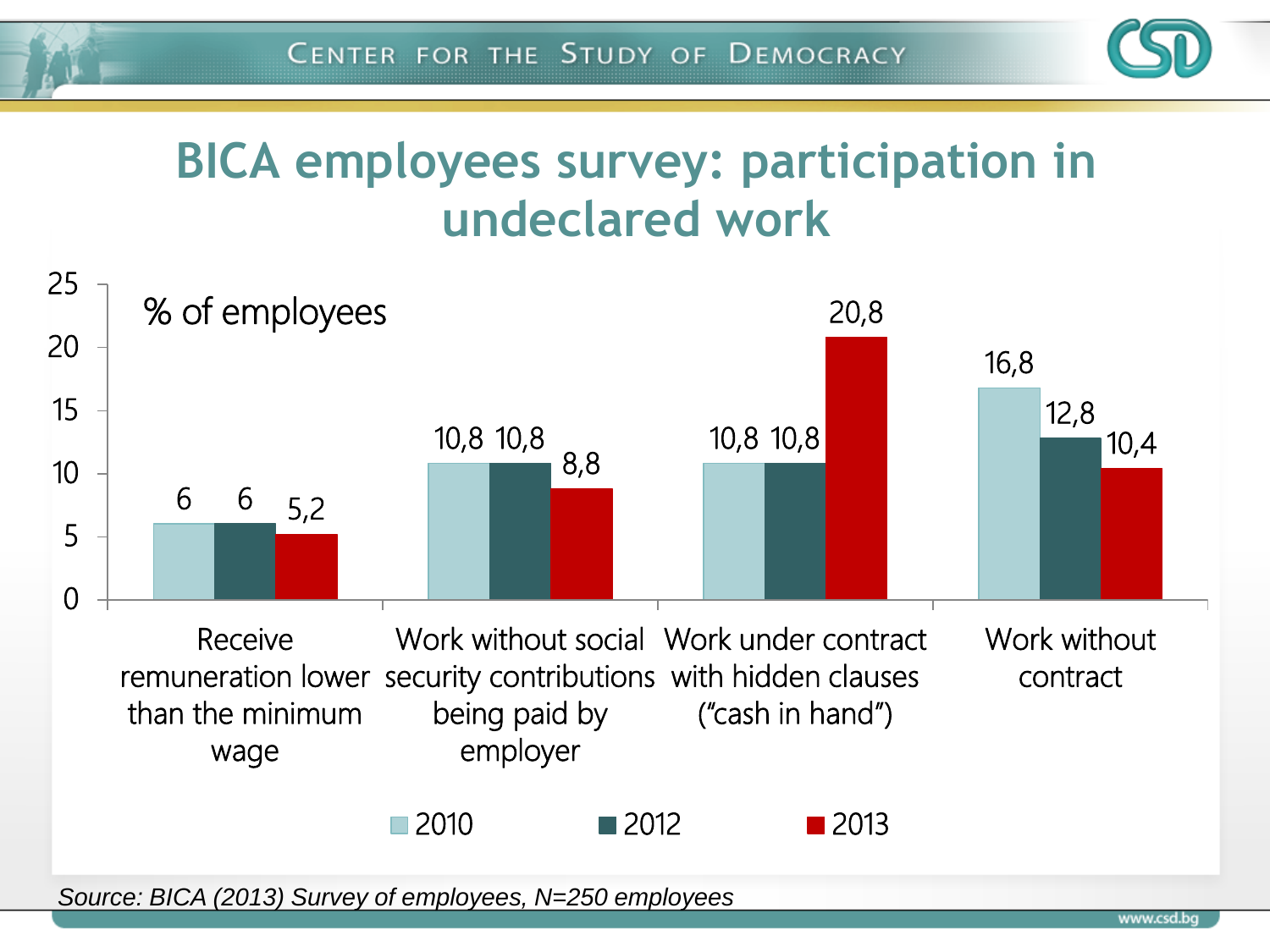

## **Institutional framework for combatting undeclared work**

Enforcement bodies:

- General Labour Inspectorate (GLI)
- National Revenue Agency (NRA)
- Focus on inspections and administrative control measures
- Tax revenue collection strengthened
- A service-oriented approach towards taxpayers starting to emerge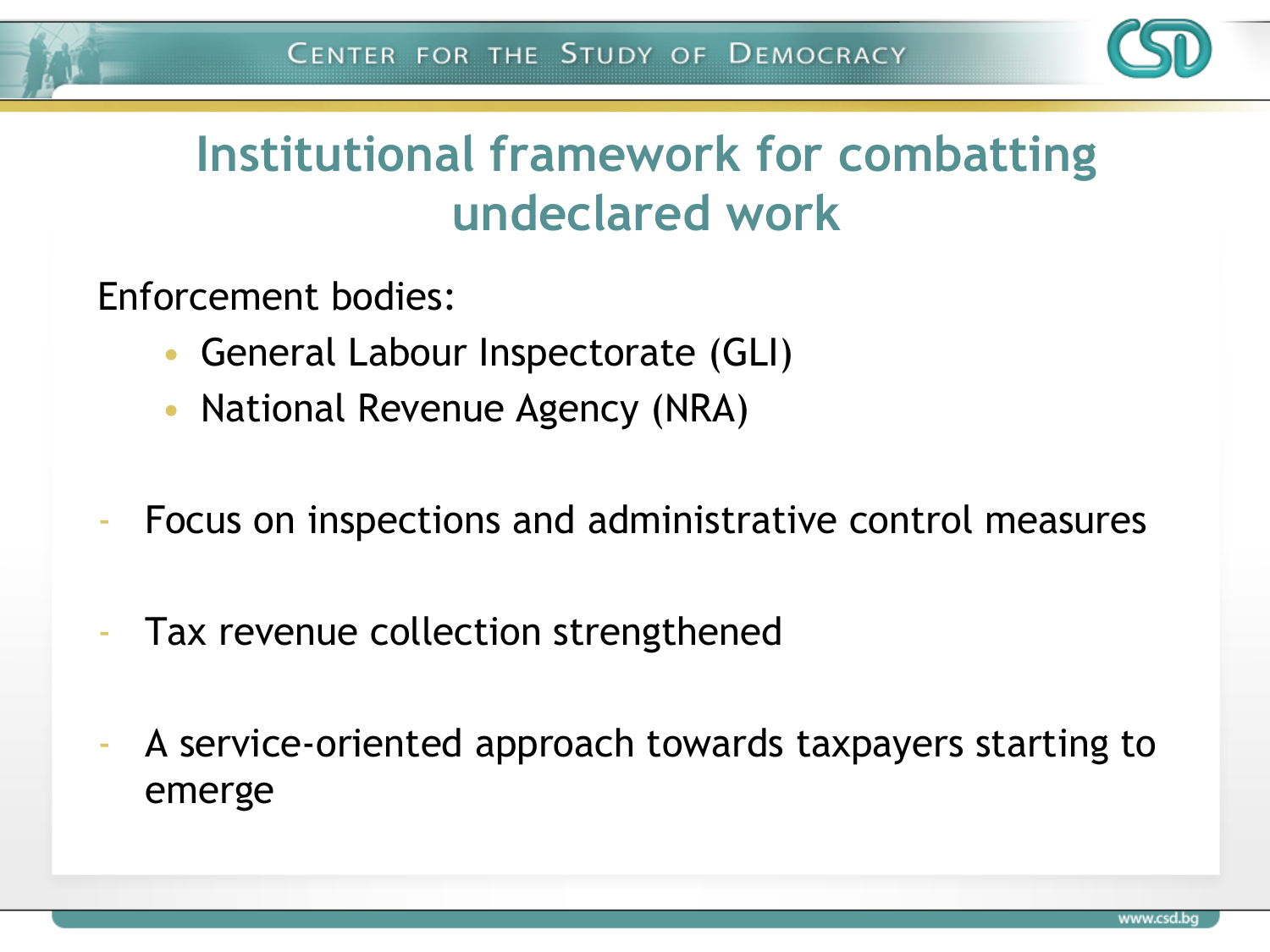

### **Control Agencies: annual reports**

National Revenue Agency; Employment Agency; National Labor Inspectorate

Regional Inspectorate for Protection and Control of Public Health; Bulgarian Food Safety Agency

Regional Inspectorate for Environment and Water

Directorate for National Construction Supervision

Observation on indicators for Activities of Shadow Economy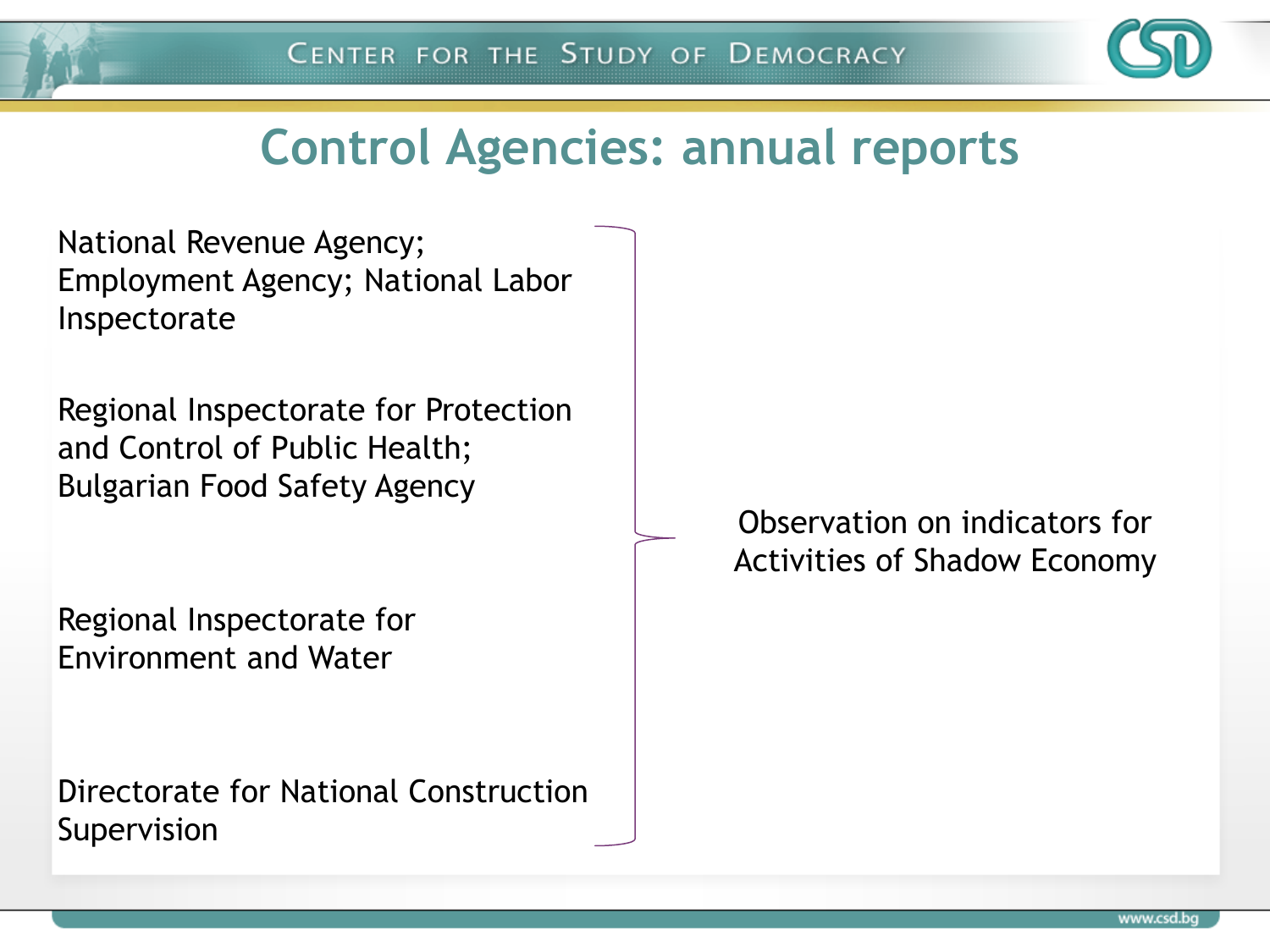

## **Businesses inspected by GLI in 2012 by firm size**

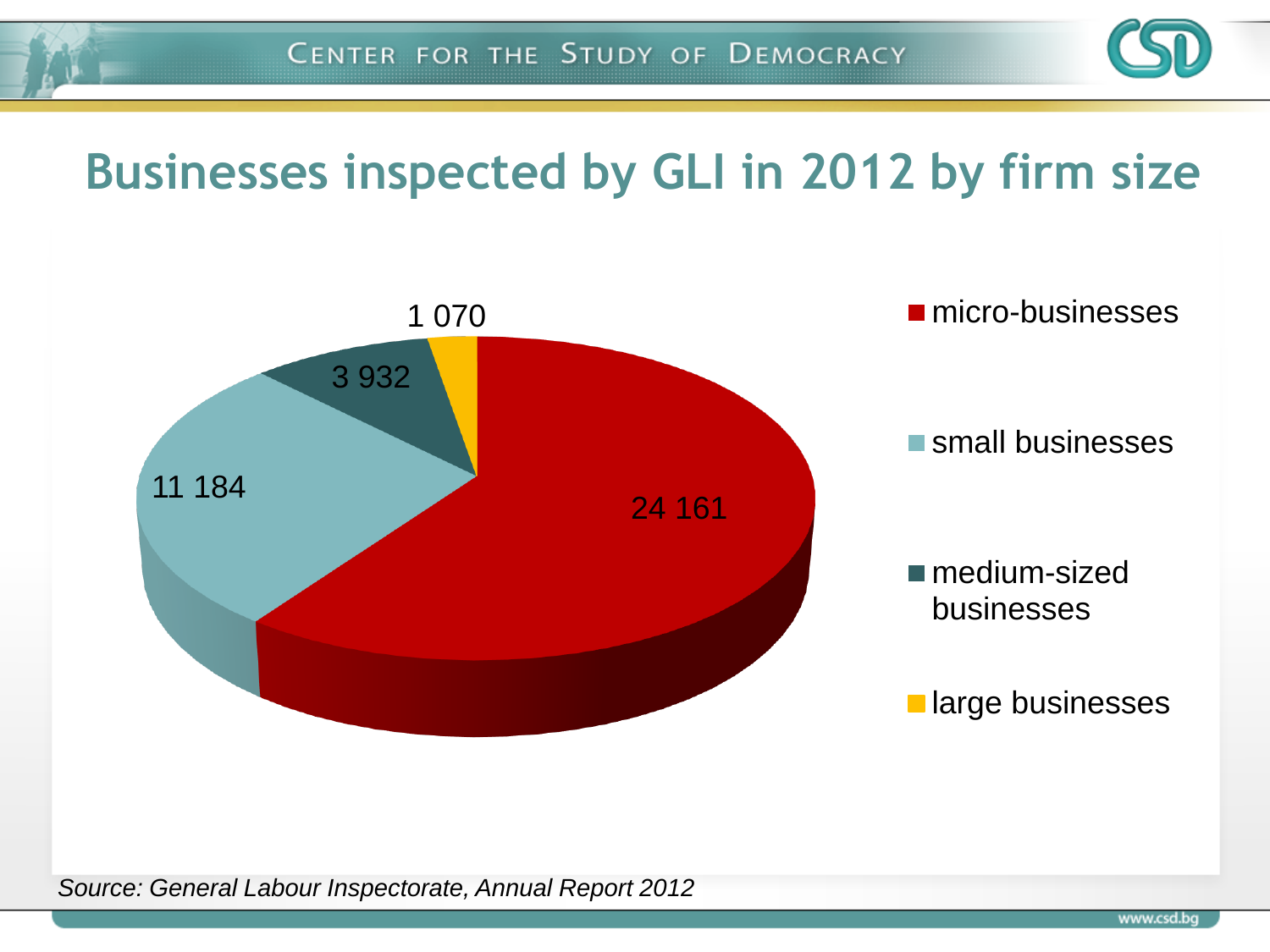

### **Repressive measures**

- Mandatory real-time link between fiscal devices and the revenue agency' servers (2011)
- Excise goods movement control system (2010)
- Increased penalties and enhanced (joint) controls (labour inspectorate and revenue office)
- Targeted inspection campaigns (seasonal work, highrisk sectors, part-time contracts)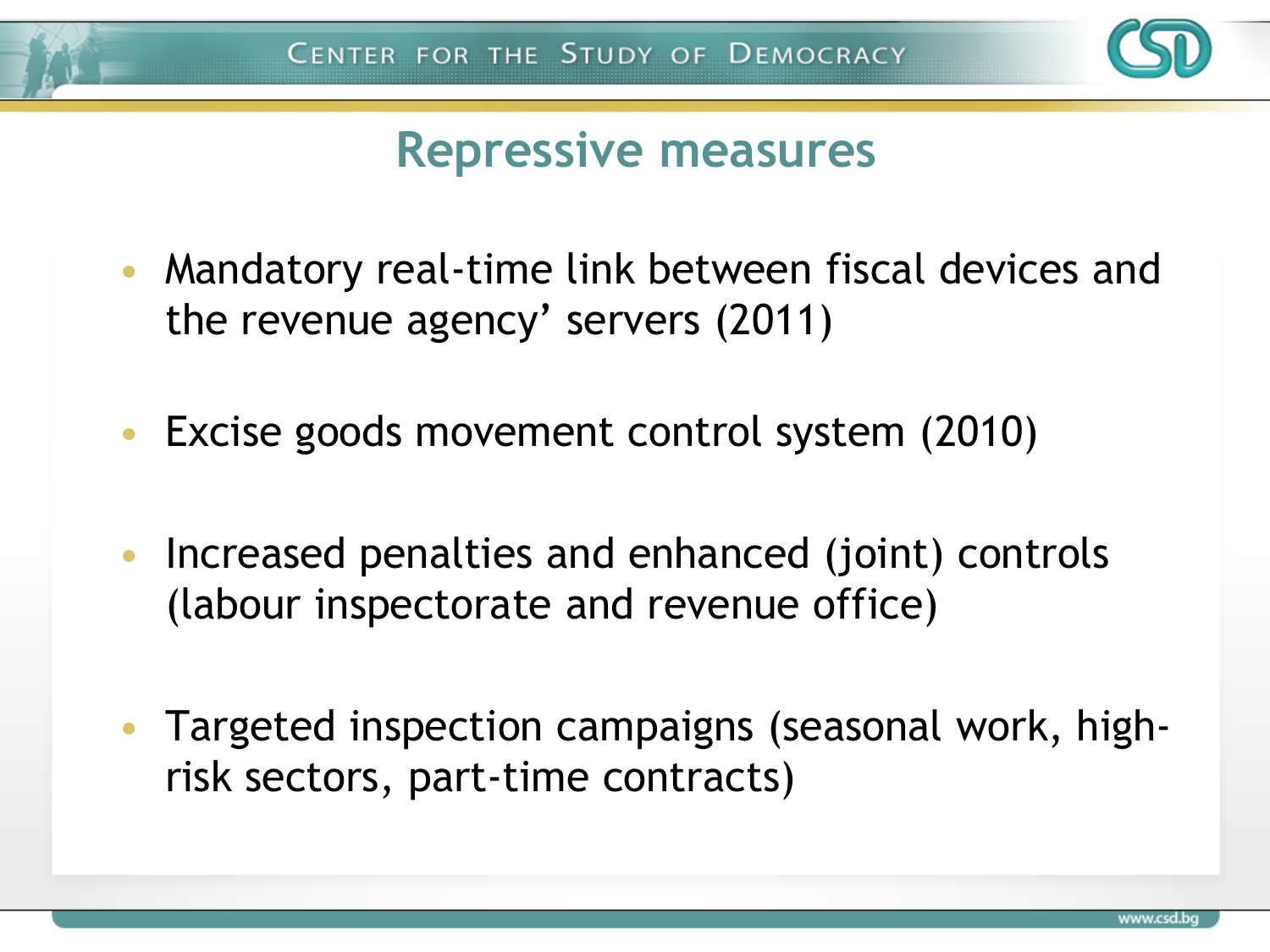

### **Preventative measures (deterring entry)**

- Act on Limiting Administrative Regulation and Administrative Control on Economic Activity (2003)
- Mandatory registration of labor contracts (2002)
- Minimum Social Insurance Thresholds (2003)
- Restricting cash transactions above BGN 15,000 (2011)
- Enhancing administrative control and increasing sanctions: National Revenue Agency and the Chief Labor Inspectorate
- NRA is using more e-services to increase customer satisfaction (2012)
- More recently: introducing risk analysis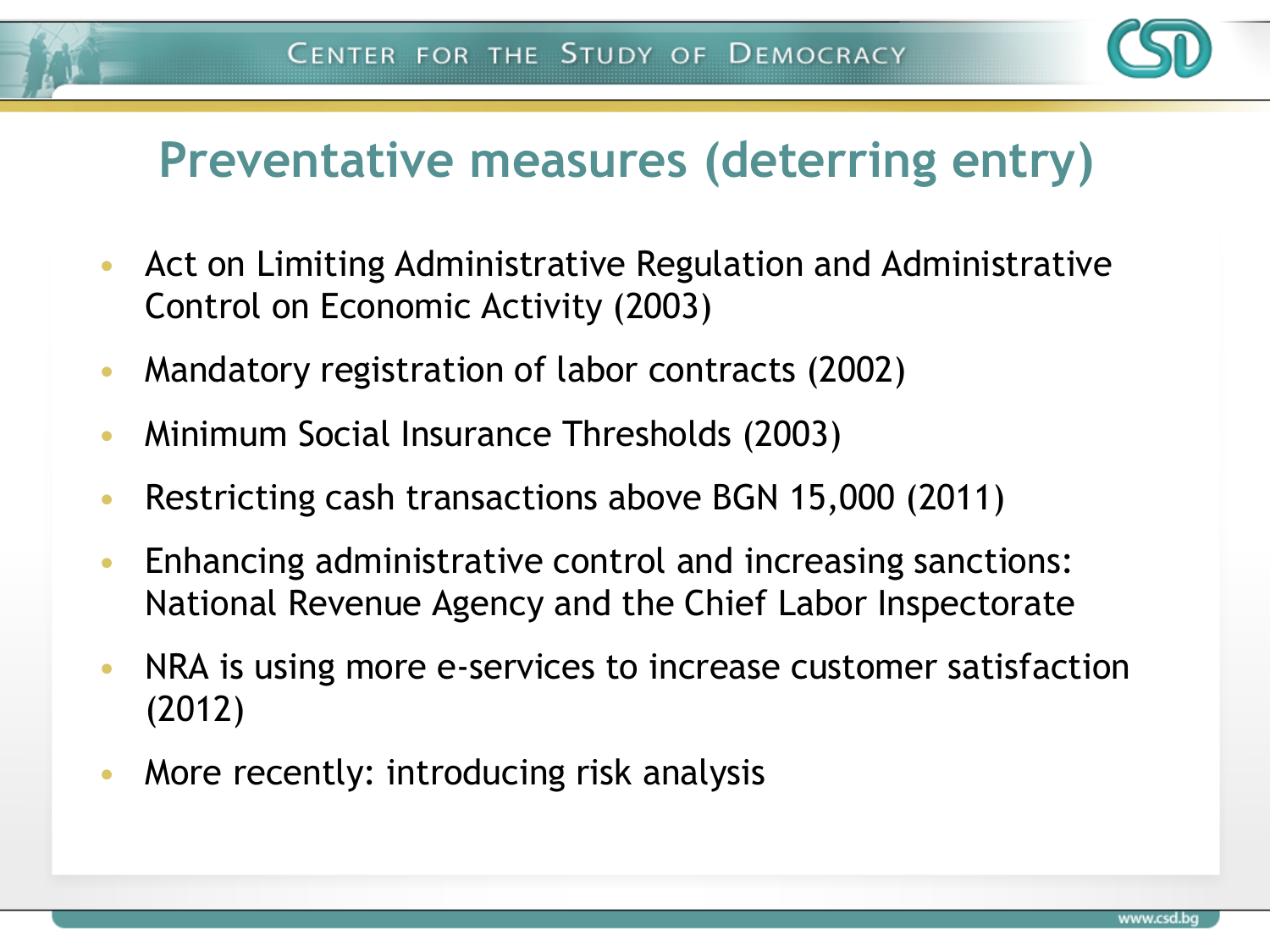

### **Enabling movement out of the shadow economy (curative measures)**

- Flat income tax on personal income and corporate profits (2008)
- Food vouchers (2003)
	- additional non-taxable income for employees
	- substitute/reduce undeclared "cash" wage payments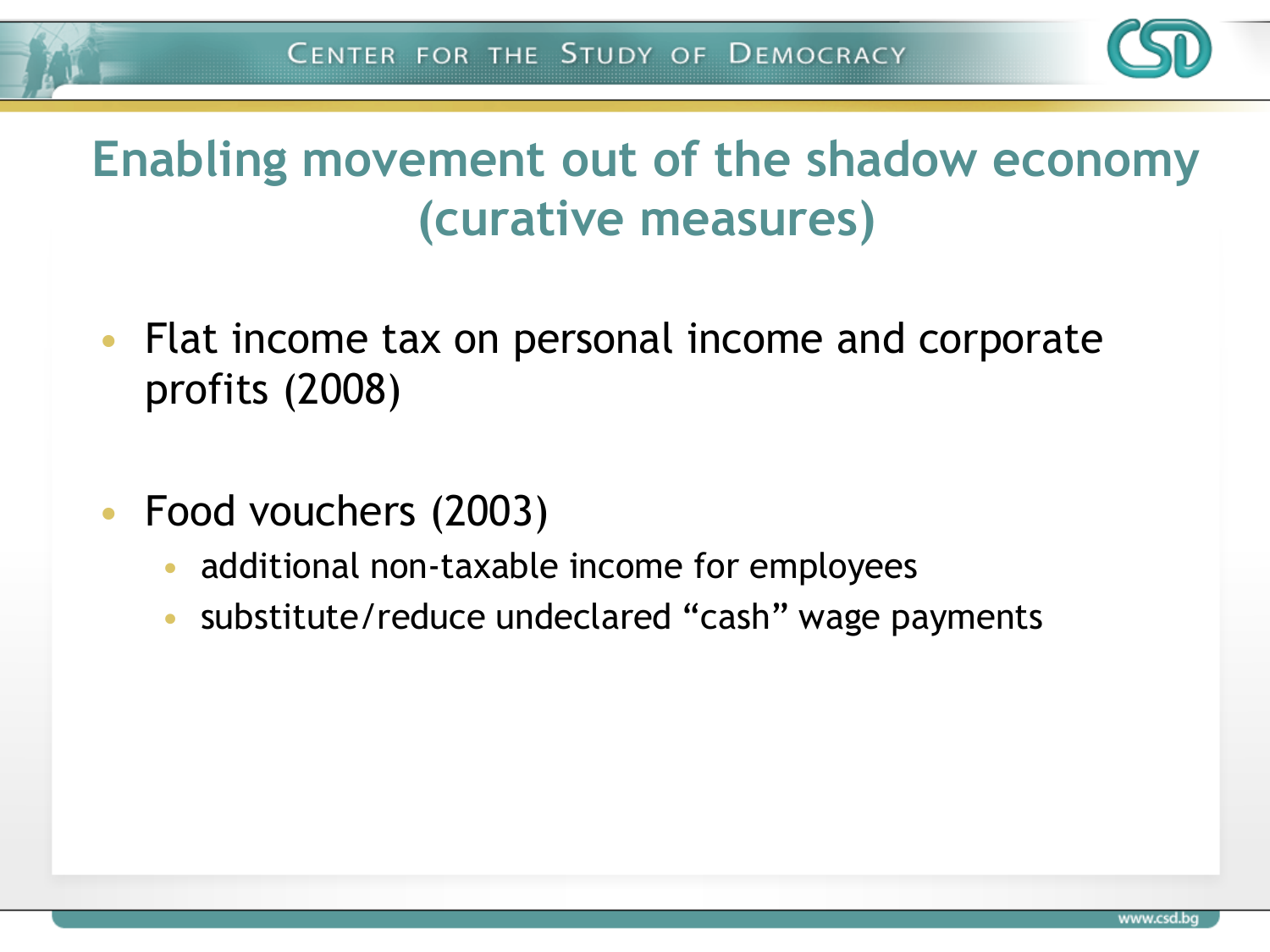

### **Fostering a culture of commitment**

- "Come Into the Light" campaign (2007) (Bulgarian Industrial Association and the Bulgarian Industrial Capital Association)
- "Work Legally" campaign (2008) (General Labour Inspectorate)
- Proactive role of **social partners**: research, formalisation advise, public awareness, education services:
	- National Center "Rules for Business" Bulgarian Industrial Capital Association (BICA) and Confederation of the Independent Trade Unions in Bulgaria (CITUB)
	- Virtual Social Academy Bulgarian Chamber of Commerce and Industry (BCCI) ([http://www.vsa.bcci.bg](http://www.vsa.bcci.bg/))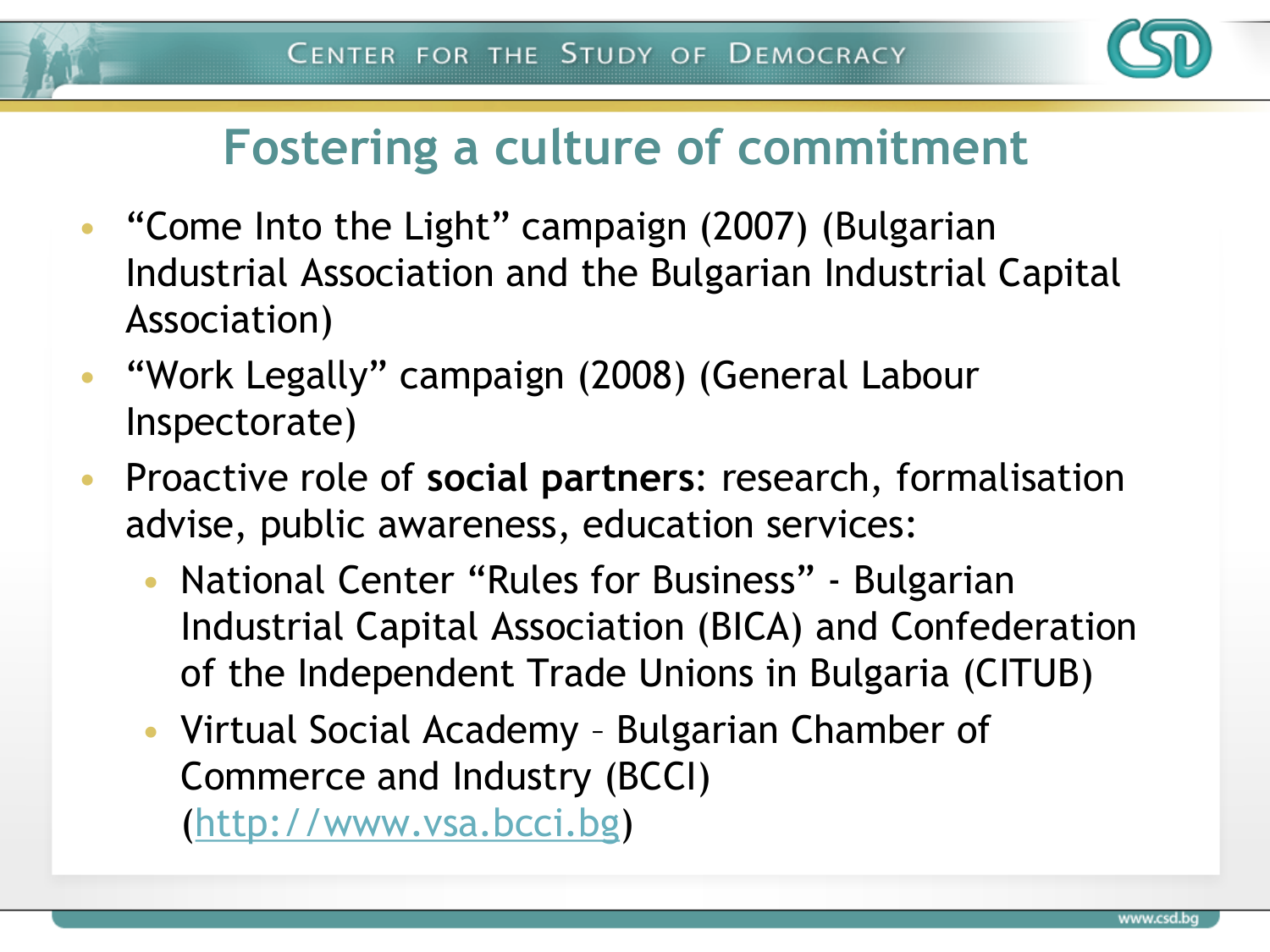

### **Policy conclusions**

- Focus on **punitive and corrective measures** has produced some results in the area of tax evasion and registration of labour contracts.
- However, **sustainability of their effect** uncertain without efforts to stimulate voluntary compliance, create more enabling business environment, improve procedural fairness and justice and restore public trust.
- Many policy measures, but no integrated approach, no **systematic evaluation** of the effect of measures implemented or planned (inlc. adaptation costs for affected groups to increase policy acceptability).